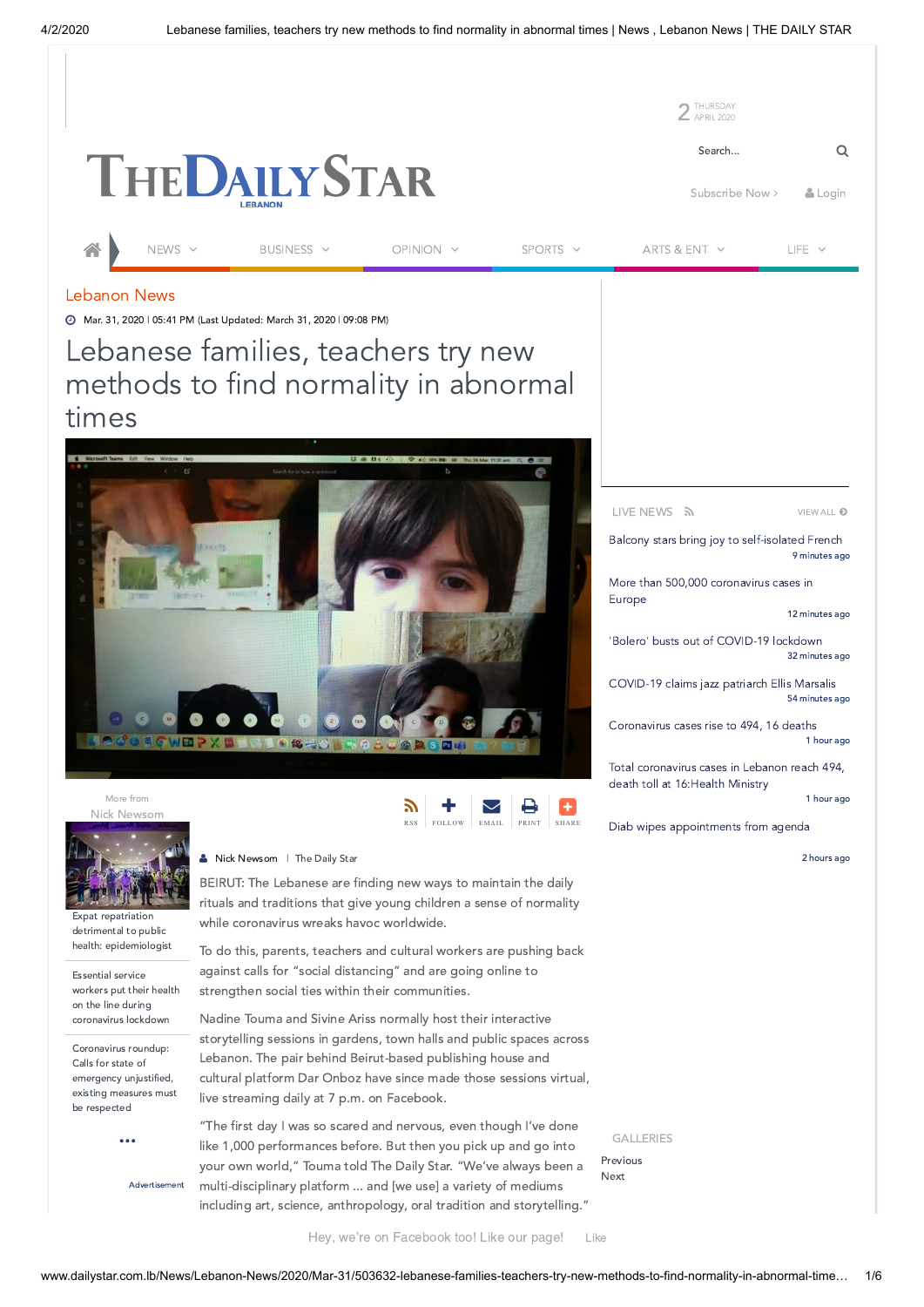### 4/2/2020 Lebanese families, teachers try new methods to find normality in abnormal times | News , Lebanon News | THE DAILY STAR

In working around Lebanon's wide-reaching coronavirus lockdown measures, Touma and Ariss have found themselves not just a dedicated local following of children and parents looking for structure and connection while we are all keeping ourselves physically distant from each other. They have also tapped into an audience of Lebanese people living in the diaspora who are hungry for meaningful stories in Arabic.

"We've been getting families telling us that it's become like their 'sacred time' at 7 p.m. every night to sit and watch. It's been very, very moving," Touma said. "We literally have covered the whole world and we're getting private messages from Brazil, to Australia, to America, to all of Europe, Africa, Asia. It's a beautiful way for the Lebanese diaspora to connect with their mother tongue."

Encouraging these forms of quality interaction can help parents ward off the possible negative effects on children of uncertainty in the wider environment and of being withdrawn suddenly from school.

Under these circumstances, children can often become "very clingy, needy, or act out and be more defiant," said Tania Bosqui, a clinical psychologist at the American University of Beirut.

"It's a little bit inaccurate to try to present this as a normal situation as it really isn't," AUB lecturer in developmental psychology Maliki Ghossainy told The Daily Star. "Instead, this is a really good time to give children the opportunity to appreciate parents as a secure base. This comes from being actively engaged, but also allowing them freedom to explore on their own and not always being on their case."

Ghossainy said that this can be done by introducing structure and routine at the start and end of the day, with free play in between. During that free play, she recommended that parents fashion everyday objects around the house into a game or learning exercise.

"You could fill a tub with water soap and bubbles and have them wash their toys like Lego. This can keep them entertained for a good stretch of time but also helps them understand hygiene."

Schools are also adapting and playing their role in keeping Lebanese children learning.

Brummana High School has been experimenting with holding online pastoral sessions for its kindergarten-aged students – sessions which they say are "some of the first in Lebanon."

"The relationships that develop between a teacher and the children are so important in a child's sense of self and security," Sage Ball, the school's vice-principal for pastoral care told The Daily Star. "The current closures are not planned and this can be confusing for young children. It's so important for their well-being that they have contact with their teacher. It represents consistency and stability for them."

Racha Murr is one of the teachers who has been leading the school's virtual sessions from her Mansourieh home. Each morning she brings as many as 29 kindergarten children together for two 20 minute bouts of storytelling, circle time and show-and-tell.

"It's really about keeping the classroom and morning rituals up. I've set up one of my rooms at home so it looks similar to how it was at school. They feel safe with this routine and environment," she said.



[Pictures](http://www.dailystar.com.lb/PhotoGallery.aspx?id=2482) of the day Apr. 01, 2020

### STAY CONNECTED







Apr 02, 2020 | Lebanon News Philippines [ambassador](http://www.dailystar.com.lb/News/Lebanon-News/2020/Apr-02/503710-philippines-ambassador-to-lebanon-dies-from-covid-19.ashx) to Lebanon dies from COVID-19

ALL



Apr 01, 2020 | Local [Consumers](http://www.dailystar.com.lb/Business/Local/2020/Apr-01/503690-consumers-devastated-by-rise-in-prices-of-basic-items.ashx) devastated by rise in prices of basic items



Apr 01, 2020 | Lebanon News We are still in the eye of the [storm:](http://www.dailystar.com.lb/News/Lebanon-News/2020/Apr-01/503696-we-are-still-in-the-eye-of-the-storm-hasan.ashx) Hasan



Apr 01, 2020 | Lebanon News Last-ditch bid to overcome BDL [appointments'](http://www.dailystar.com.lb/News/Lebanon-News/2020/Apr-01/503706-last-ditch-bid-to-overcome-bdl-appointments-obstacles.ashx) obstacles



Apr 02, 2020 | Lebanon News Philippines [Ambassador](http://www.dailystar.com.lb/News/Lebanon-News/2020/Apr-02/503709-philippines-ambassador-to-lebanon-bernardita-catalla-succumbs-to-coronavirus-in-beirut.ashx) to Lebanon Bernardita Catalla succumbs to coronavirus in Beirut



Apr 01, 2020 | Local [Lebanon's](http://www.dailystar.com.lb/Business/Local/2020/Apr-01/503688-lebanons-virus-lockdown-piles-pressure-on-pound.ashx) virus lockdown piles pressure on pound



Hey, we're on Facebook too! Like our page! [Like](http://www.facebook.com/dailystarleb)